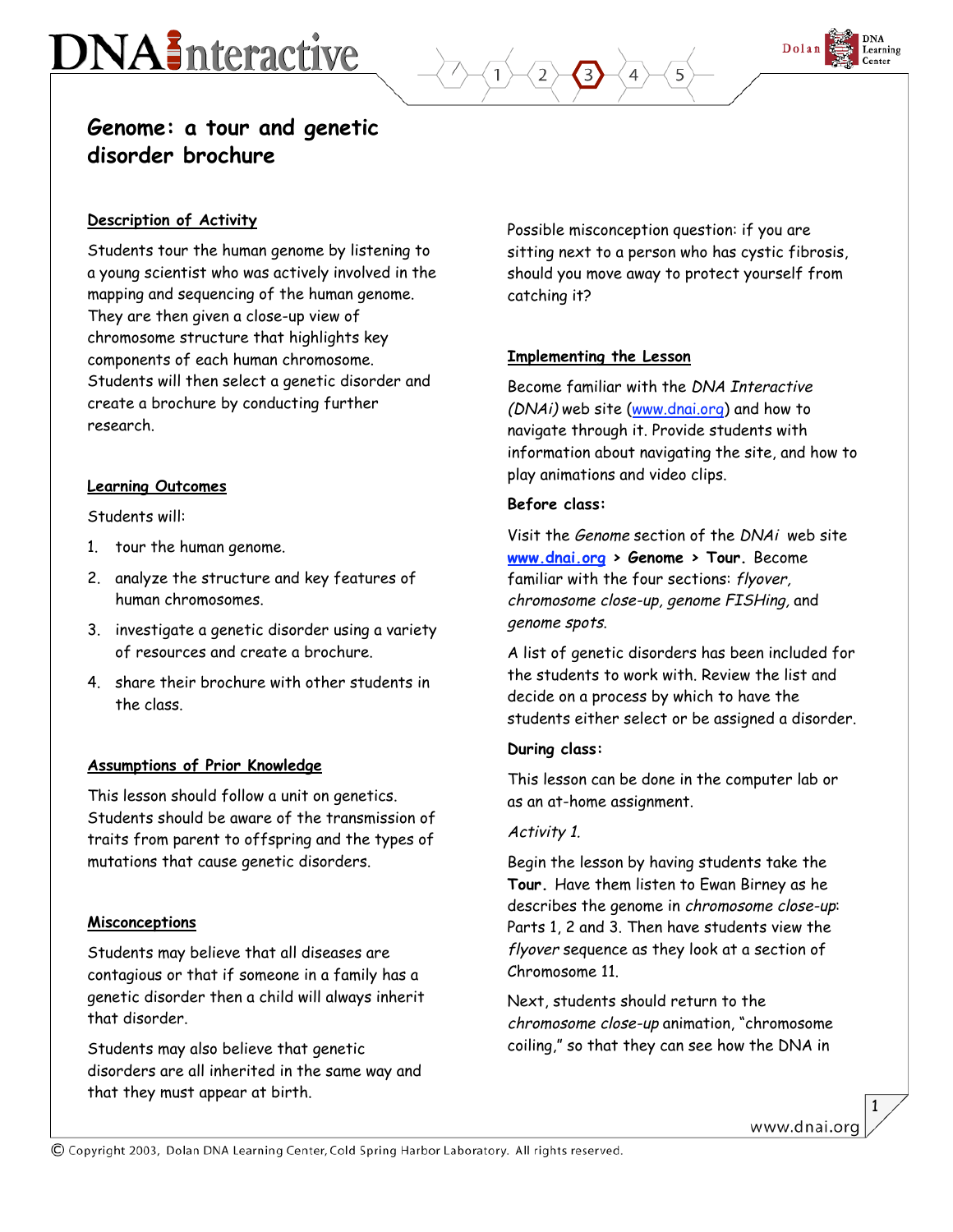## **DNA** Interactive



their chromosomes is packaged to fit in the nucleus of their cells. They can then take a closer look at a single chromosome in the animation called "Zooming in: examining the X."

In genome FISHing each chromosome can be studied in more detail. For example, centromeres, telomeres and variations in individual nucleotides can be viewed.

Finally, in genome spots, individual genes associated with certain genetic diseases can be identified. By clicking on a spot, students can learn more about that individual gene.

At this point, students should then either choose or be assigned a genetic disorder to research. Some of these may not appear in genome spots on the web site.

The students should be asked to do research on their particular genetic disorder and follow a "rubric" supplied on the following page. They will create a tri-fold brochure by following specific directions.

There are several computer programs such as Microsoft Publisher that can help them create the actual brochure so that it looks professional.

A list of genetic disorders is included. If there is a disorder that does not appear on the list but is of interest to a student, they should have the option to choose the disease.

It is suggested that the students present their brochures to the class.

## **Activity 2**

A second version of the brochure activity is to have students create a poster made of individual  $8.5 \times 11$  inch sheets of paper attached together. Each sheet should contain one specific category of information. For example, one page could provide testing information; another could show the chromosome with the locus of the gene pinpointed, and so on.

## **Further Exploration**

## Model Building

Create models to represent chromosome coiling.

## **Writing**

- 1. After a lesson on chromosome wrapping, ask students to view the animation and write a paragraph explaining what they see. Their description should include the following terms: histone proteins, nucleosomes, 30nm fibers, looped domains, and metaphase chromosomes. They should include the purpose of chromosome coiling and its role in gene expression.
- 2. Make a picture book explaining a genetic disease.
- 3. Give students a literary metaphor for the human genome:
	- Genome = genetic autobiography or your genealogy;
	- Chromosome = chapters;
	- Genes = sentences:
	- $\text{Codons} =$  words; and
	- Nucleotides = letters.

Then ask the students to write a different metaphor for the terms genome, chromosome, gene, and nucleus.

### Writing

Tell students to imagine that they are taking a ride at an amusement park touring the human genome. They wait patiently in line until they reach the starting point. They get into their transport vehicle and are reminded to buckle their seatbelts. The ride begins in a cell in the human body. As the vehicle moves, students might recognize some typical cell structures. "Oh look! There is the . . ."

2